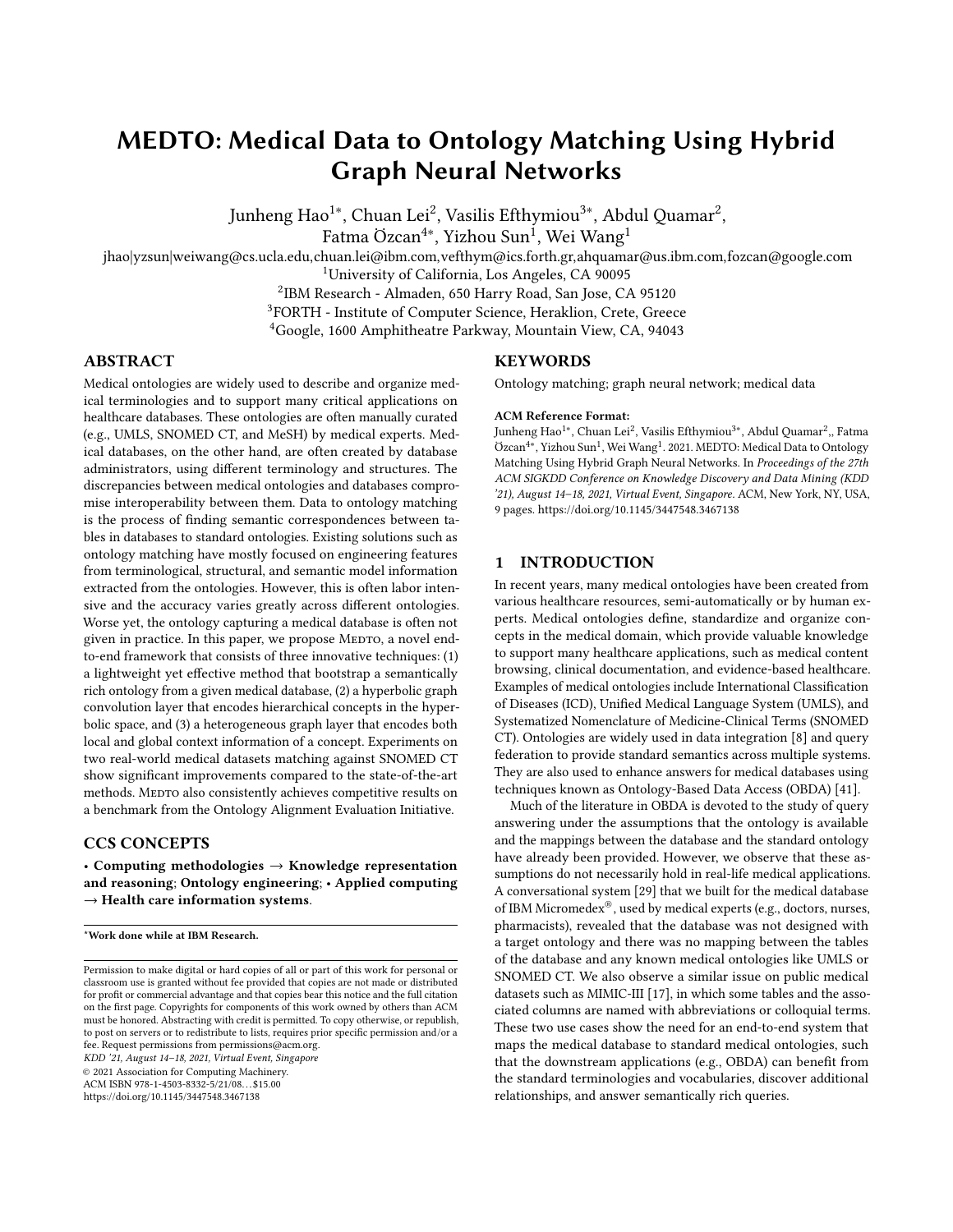There have been many efforts devoted to ontology matching [\[11,](#page-8-5) [16,](#page-8-6) [20\]](#page-8-7), with the goal of finding a mapping between two given ontologies. Ontology matching is only part of the problem we are trying to address in this paper, namely data to ontology matching. When there is no ontology associated with a given database, we need to create an ontology describing the data as a first step, before we can apply ontology matching.

Most of the ontology matching work, such as LogMap [\[16\]](#page-8-6) and AML [\[11\]](#page-8-5), rely on logical reasoning and rule-based methods to extract various sophisticated features from the ontologies. These terminological and structural features are then used to compute ontological concept similarities that drive the ontology matching. However, these features in one ontology often do not transfer in others. Consequently, the accuracy and robustness of ontology matching based on different features vary greatly with different medical ontologies to be matched [\[20\]](#page-8-7). Worse yet, these solutions assume that the given ontologies are carefully crafted, which often fall short of the requirements for data to ontology matching.

Recently, graph representation learning [\[14,](#page-8-8) [19\]](#page-8-9) has emerged as an effective approach to learn vector representations for graphstructured data. The representation of a node is learned by recursively aggregating the representations of its neighboring nodes. Several studies [\[34,](#page-8-10) [39,](#page-8-11) [40\]](#page-8-12) have exploited graph neural networks (GNNs) for embedding-based entity alignment as similar entities usually have similar neighborhoods in knowledge graphs (KGs). Although existing GNN-based methods have achieved promising results on entity alignment in KGs, they are still facing three critical challenges when applied to data to ontology matching.

<span id="page-1-0"></span>

Figure 1: Example of data to ontology matching.

First, data to ontology matching often suffers from a cold-start problem, where a semantically rich ontology capturing a given medical database does not exist. One can generate an ontology from the relational database [\[24\]](#page-8-13) only using its metadata. However, we argue that if we enrich the ontology by using instance-level information from the database, and incorporate a richer set of semantic relationships, the derived ontology can be matched to the standard ontology with higher precision. To overcome this cold-start problem, a bootstrapping process is necessary.

Second, one distinct characteristic of medical ontologies, compared to the open-domain knowledge graphs like DBpedia [\[23\]](#page-8-14) and

YAGO [\[32\]](#page-8-15), is their deep domain specialization. These ontologies often have rich hierarchical top-down structures, which systematically organize medical concepts into categories and subcategories of different levels from general to specific. Figure [1](#page-1-0) shows two snippets of medical ontologies. The hierarchical (through "isA" relations) neighborhood of "kidney failure" is very different from other types of relations. Capturing such hierarchical structures separately would help identify matching concepts and improve the accuracy of ontology matching.

Third, standard medical ontologies often are non-isomorphic in the local neighborhood structures of a concept from the one of a derived ontology. The rich and complex vocabularies, abundant sources of domain knowledge, and different modeling views all contribute to such non-isomorphism greatly. Fortunately, many medical ontologies have top-level concepts provided by domain experts and such concepts provide a global context for matching concepts. In Figure [1,](#page-1-0) the concept "clinical finding" is the top-level category of "renal failure". This helps us differentiate "renal failure" from other concepts such as "renal dialysis", which belongs to the "procedure" category. Motivated by the fact that the semantically related latent information can appear in these top-level concepts, the aggregated neighborhood of a concept should include not only its local neighbors, but also the concepts with its global information.

To cope with these challenges, we propose a medical data to ontology matching (MEDTO) framework based on graph representation learning. The underlying idea is to first create and enrich a source ontology from the given medical database, and then embed both enriched and standard medical ontologies into two representations (i.e., hierarchical and non-hierarchical views) that are complementary to each other. Both representations are jointly optimized to improve the ontology matching capabilities. Our contributions are listed as follows:

• We propose an end-to-end framework MEDTO for data to ontology matching. MEDTO first bootstraps an ontology based on a given medical database, and then learns and unifies hierarchical and non-hierarchical representations of two ontologies for matching.

• We design a lightweight yet effective method to create and enrich an ontology from the metadata of a medical database with rich semantic information from its instance data.

• We employ hyperbolic graph convolution layers to encode the parent and child concepts of each concept in the hyperbolic space, capturing the hierarchical characteristics in an ontology.

• To enrich the features of each concept, we introduce heterogeneous graph layers to incorporate both the local structure and the global context into concept embeddings.

• Our experiments on matching two real-world medical datasets to SNOMED CT show that MEDTO significantly outperforms the state-of-the-art methods. We also evaluate MEDTO on a benchmark from the Ontology Alignment Evaluation Initiative (OAEI), showing that MEDTO consistently achieves state-of-the-art results.

# 2 PRELIMINARIES AND SYSTEM OVERVIEW

# 2.1 Graph Neural Networks

Graph neural networks (GNNs) are deep learning based methods that operate on graph-structured data. It has been shown that GNNs are effective for various applications, such as node classification,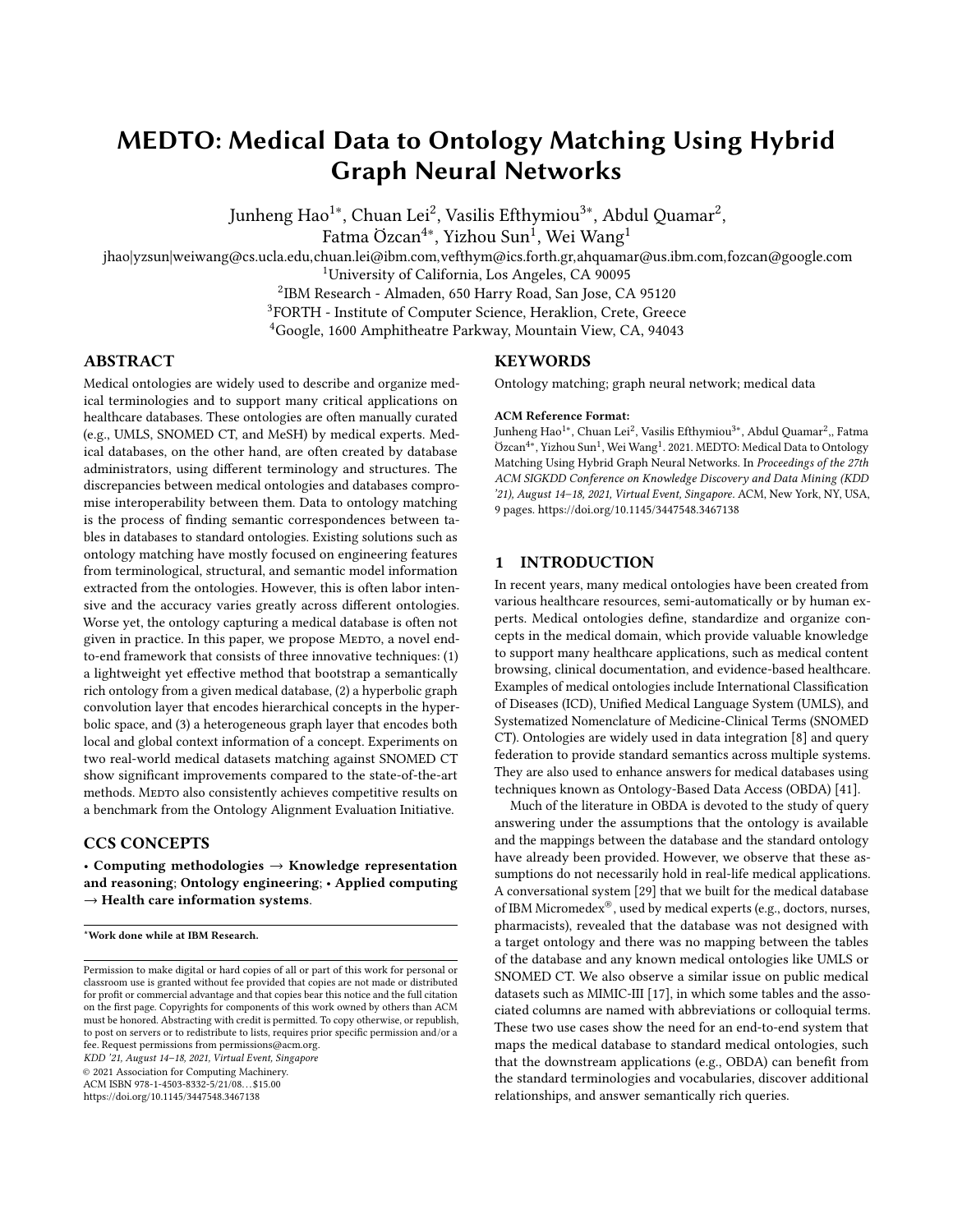link prediction and community detection. A generalized framework [\[1\]](#page-8-16) of GNNs consists of a graph encoder and a graph decoder, taking as input an adjacency matrix  $A$ , as well as optional node and edge features  $X = \{X_N, X_F\}$ . A typical graph encoder parameterized by enc combines the graph structure with node and edge features to produce node embedding matrix as:

$$
Z = \text{ENC}(A, X, \text{enc}). \tag{1}
$$

The graph encoder uses the graph structure to propagate and aggregate information across nodes and learn embeddings that encode local structural information. A graph decoder is often used to compute similarity scores for all node pairs for downstream tasks on node, edge, or graph level.

Depending on the graph properties, a wide variety of GNNs have been developed. Representative examples include a messagepassing neural network R-GCN [\[31\]](#page-8-17) and a metapath-based neural network HAN [\[38\]](#page-8-18) for heterogeneous graphs, non-Euclidean hyperbolic GCN [\[2\]](#page-8-19) for hierarchical graphs, and EvolveGCN [\[27\]](#page-8-20) for dynamic graphs. More details can be found in Section [6.](#page-7-0)

# 2.2 Problem Formulation

Definition 2.1. A medical database  $D$  is represented by a relational schema  $S$  and its instance  $I$ . A schema is a finite collection of relation symbols. Each relation symbol has a specified arity, which intuitively corresponds to column names. An instance  $I$  over  $S$  is a collection of relations whose arities match those of the relation symbols in S.

Definition 2.2. A medical ontology is represented as  $O = (C, \mathcal{R},$  $\mathcal T$ ), where C is the set of concepts, R is the set of relations, and  $\mathcal T$  $= C \times R \times C$  is the set of triplets.

**Problem definition.** Given a medical database  $D$  and a standard medical ontology  $O$ , the **data to ontology matching prob**lem is to find matches  $M$  that map the schema  $S$  of  $D$  to  $O$ , such that  $\{(i, j) \in S \times O \mid i \equiv j\}.$ 

Note that a single standard medical ontology may only partially match with a medical database. In this case, multiple medical ontologies can be used to match against the given database in sequence. In essence, the challenges of matching data to ontology remain due to the semantically poor schema of the medical database and the complex structure of the medical ontology. Hence, we need to design an end-to-end system addressing these challenges.

## 2.3 System Overview

As depicted in Figure [2,](#page-2-0) we propose a framework, MEDTO, which consists of two phases: data to ontology bootstrapping and ontology to ontology matching. Given a medical database, the data to ontology bootstrapping phase first derives an ontology from its schema and data instances. It also bootstraps seed matches between the derived and standard ontologies by labeling highly confident matches and adding them into training data. The ontology to ontology matching phase takes as input the derived ontology, the standard ontology, as well as the seed matches (either provided or bootstrapped). Structures of both ontologies are captured via

graph neural networks (GNNs) for structural representation learning. Moreover, the lexical semantics of the concepts in both ontologies is employed, providing complementary signals for ontology matching.

<span id="page-2-0"></span>

Figure 2: MEDTO system architecture.

# 3 ONTOLOGY BOOTSTRAPPING FROM MEDICAL DATABASE

In this section, we examine the ontology bootstrapping problem. Specifically, we first address the "cold-start problem", i.e., the task of creating an ontology from a medical database. Then, we describe our novel concept augmentation and neighborhood augmentation strategies to enrich the derived ontology.

## 3.1 Ontology Creation

To infer an ontology (i.e., concepts and their relationships relevant to the domain) from a relational database, we leverage a variety of information from both database schema and data instances.

Concepts and properties. We map each table in a medical database to a concept, and represent columns in each table as data properties of that concept. Note that not all columns are selected, as they may not be semantically meaningful. Specifically, primary and foreign keys are not included, because they are designed for uniquely identifying each row in the table. Moreover, columns of non-string types (e.g., numeric, date, etc.) are not chosen either, since most standard medical ontologies only contain concepts expressed in strings.

Relation inference. Relation inference is non-trivial as it depends on the primary key and foreign key interactions, and quite often these keys are not specified in the databases, especially when the database is created from raw medical literature. Therefore, we follow the approach suggested in [\[24\]](#page-8-13), which enables the inference of functional relations as well as concept hierarchies (i.e., isA relation).

In brief, we first identify primary and foreign keys by leveraging data statistics, such as distinct values. If the number of distinct values of the column and the total row count in the table are identical, we assert a primary key constraint. Similarly, for foreign keys,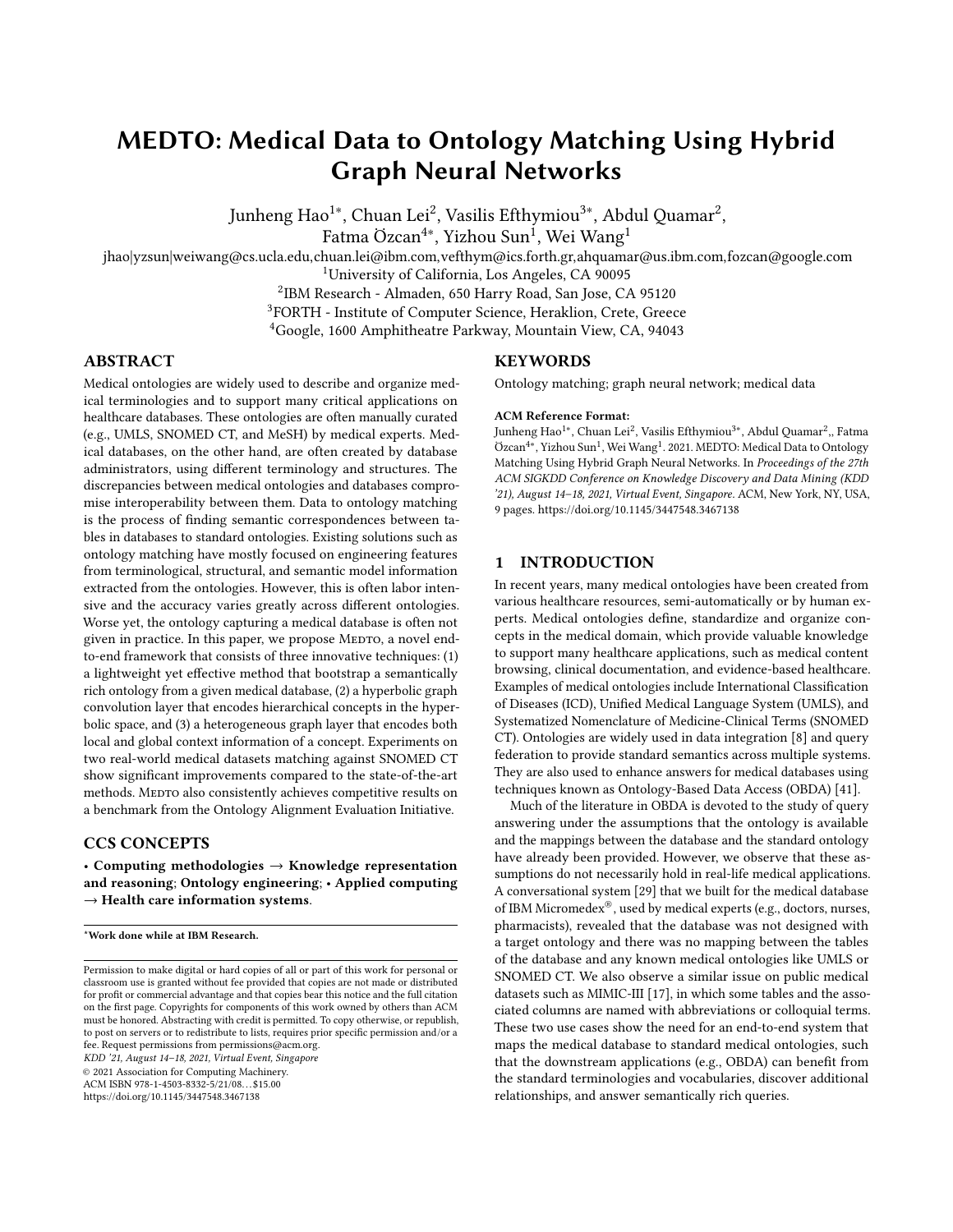we check if the rows in the join of the two tables based on the selected columns are equal to the total rows of the referring table. Furthermore, we consider tables with exactly two columns, both acting as foreign keys to different tables in the schema, as intermediate tables. For every non-intermediate table *, we generate* a functional relation that connects the concept  $C$  generated from  $R$  to another concept  $C'$  generated from the table  $R'$ , if one of  $R$ 's column is a foreign key referring to  $R'$ . If there is a table  $R_1$  with a single column, which is a foreign key referring to a table  $R_2$ , we consider the concept  $C_1$  generated from  $R_1$  as subsumed by the concept  $C_2$  generated from  $R_2$ . In this case, we assert an isA relation between two concepts corresponding to these two tables. Finally, the resulting ontology  $O_1$  is stored in OWL2 format.

# 3.2 Ontology Enrichment

Although the created ontologies capture schema-level details of the underlying data, they are far less semantically rich than the standard ontologies created by experts. To alleviate this issue, we introduce two effective augmentation heuristics to enrich the derived ontology  $O_1$  from the medical database.

<span id="page-3-1"></span>

Figure 3: MEDTO ontology enrichment.

**Concept augmentation.** For each distinct value<sup>[1](#page-3-0)</sup> in relational tables, we add an instance-level concept in  $O_1$ , and connect these new concepts to the existing schema-level ones via a new relationship "instance of". The advantages of concept augmentation are twofold. First, it greatly enriches  $O_1$  with the available information from the relational database. Second, it enables us to bootstrap the seed concept matching between two ontologies using exact string matching algorithms. Other approximate string matching algorithms (e.g., edit distance based or embeddings based) or ML-based methods [\[33\]](#page-8-21) can be plugged in as well, depending on the accuracy requirement. Neighborhood augmentation. We also add edges among the prealigned seed concepts in  $O_1$ . Specifically, if two concepts *i* and *j* of  $O_2$  have an edge, while their counterparts  $i'$  and  $j'$  in  $\tilde{O}_1$  do not, we add an edge between  $i'$  and  $j'$ . The goal is to fill the semantic gap between  $O_1$  and  $O_2$  by adding the missing structural information.

With the augmented ontology, MEDTO can effectively learn the ontology representation and align it with  $O_2$ . To match a schemalevel concept in  $O_1$  with the ones in  $O_2$ , we employ graph pooling

to aggregate the embeddings of instance-level concepts that belong to the schema-level concept. Different graph pooling methods [\[14,](#page-8-8) [42\]](#page-8-22) have been investigated for different scenarios. We find that the element-wise mean-pooling is sufficient to capture different information across the neighborhood set.

Finally, we feed both the enriched  $O_1$  and a standard ontology  $\mathcal{O}_2$  into our novel graph neural network MEDTO to find the matches between them (Figure [3\)](#page-3-1).

# 4 ONTOLOGY MATCHING

#### 4.1 Input Embeddings of Medical Concepts

The concept names in a medical ontology consist of sequences of words. One can leverage deep learning based embedding methods such as BERT [\[6\]](#page-8-23) or ELMo [\[28\]](#page-8-24) to produce  $d_{in}$ -dimensional word embeddings for each concept. In this work, as the starting point, we choose BioBERT, a high-quality medical language model pretrained on PubMed abstracts and clinical notes (MIMIC-III) [\[22\]](#page-8-25). The resulting input embedding is used as the initial state  $(h^{0,E})$ of each concept, where  $E$  indicates that the embeddings are in a Euclidean space.

# 4.2 Hyperbolic Graph Convolution Layer

Conventional GNNs embed nodes into Euclidean space, which has been shown to incur a large distortion with hierarchical structures [\[26\]](#page-8-26). Hence, we use a hyperbolic embedding space, since it is amenable for learning concept hierarchies. Compared to Euclidean spaces, hyperbolic spaces better capture the hierarchical characteristic of ontologies. In this paper, we adopt a specific model, hyperbolic graph convolutional neural network (HGCN) [\[2\]](#page-8-19), which leverages both the expressiveness of GNNs and hyperbolic geometry to learn node representations for graphs with hierarchical structures.

Hyperbolic graph convolution layer first establishes mapping between tangent (Euclidean) and hyperbolic spaces by exponential and logarithmic maps. We use the exponential map to project the node embeddings from a Euclidean space to a hyperbolic space, and logarithmic map reverses the map back to the Euclidean space. Hence, the initial embedding  $h_i^{0,E}$  of node *i* to  $h_i^{0,H}$  is:

$$
\mathsf{h}_i^{0,H} = \exp_0^K \ 0, \mathsf{h}_i^{0,E} \quad , \tag{2}
$$

where K determines the constant negative curvature  $-1/K$  ( $K > 0$ ) and o denotes the origin in the hyperbolic space. For hyperbolic feature transformation from one layer to the next layer, we follow the definition below:

$$
\mathsf{h}_{i}^{l,H} = \mathsf{W}^{l} \otimes^{K_{l-1}} \mathsf{h}_{i}^{l-1,H} \oplus^{K_{l-1}} \mathsf{b}^{l} \tag{3}
$$

where ⊗ and ⊕ are hyperboloid matrix multiplication and addition, respectively, as defined in [\[2\]](#page-8-19).

Similar to GCN, our hyperbolic graph convolution layer aggregates features from a node's local neighborhood. Since there is no notion of vector space structure in a hyperbolic space, we have to map embeddings to the tangent space, perform the aggregation in the tangent space, and then map the aggregated embeddings back to the hyperbolic space. Furthermore, we utilize an attention mechanism to learn the importance of each neighboring node and aggregate neighbors' embeddings according to their importance. Given hyperbolic embeddings  $(h_i^H, h_j^H)$ , the attention weight  $w_{ij}$ 

<span id="page-3-0"></span><sup>&</sup>lt;sup>1</sup>If the number of distinct values is greater than a threshold, we use sampling to avoid exploding the ontology. We omit the details due to space constraints.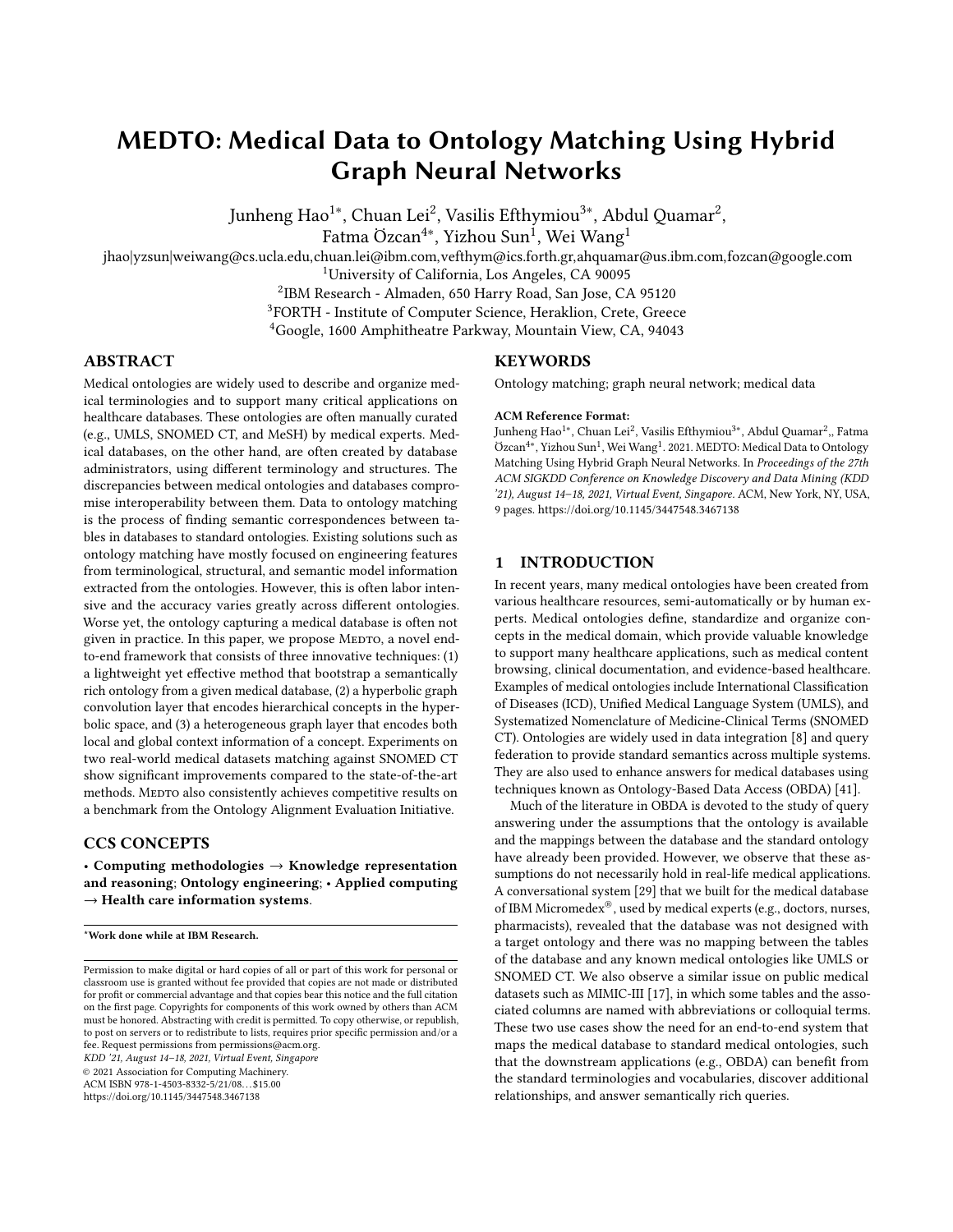

Figure 4: Details of MEDTO matching module. Both  $O_1$  and  $O_2$  are split into the hierarchical and non-hierarchical facets, which are fed into a hyperbolic graph layer and a heterogeneous graph layer respectively. The matching module minimizes the contrastive matching loss to let the representations of matching concepts have a very small distance while those of unmatched concepts have a large distance.

is:

$$
w_{ij} = \text{SoftMAX} \quad \text{MLP} \quad \log_0^K \quad h_i^H \quad || \quad \log_0^K \quad h_j^H \quad , \tag{4}
$$

and the hyperbolic attention-based aggregation is:

$$
\text{AGG}^K(\mathbf{h}^H)_i = \exp_{\mathbf{h}^H_i}^K \bullet \text{Var}_{\mathbf{u}^j \in N(i)}^K \text{w}_{ij} \log_{\mathbf{h}^H_i}^K \mathbf{h}^H_j \bullet,
$$
 (5)

where || is a concatenation operation, and  $\mathcal{N}(i) = \{j : (i, j) \in \mathcal{R}_{isA}\}\$ denotes a set of parents of concepts  $i \in C$ . Finally, we use a nonlinear activation function to learn non-linear transformations by first applying the Euclidean non-linear activation in the tangent space and then mapping back to the hyperbolic space:

$$
\sigma^{\oplus^{K_{I-1},K_I}}(\textbf{h}^H) = \exp^{{K_I}}_{o} \ \sigma \ \log_{o^{K_{I-1}}} \ \textbf{h}^H \qquad . \eqno{(6)}
$$

The *l*-th layer of a hyperbolic graph convolution layer is:

$$
h_i^{l,H} = \sigma^{\oplus^{K_{l-1},K_l}} \quad \text{AGG}^{K_{l-1}} \quad h^{l,H} \quad , \tag{7}
$$

where  $-\frac{1}{K_{l-1}}$  and  $-\frac{1}{K_l}$  are the hyperbolic curvatures at the  $(l-1)$ -th and *l*-th layer, respectively. The hyperbolic embeddings at the last layer can be used to predict the concept similarity. We use the following sigmoid function [\[2\]](#page-8-19) to compute probability scores for edges:

<span id="page-4-2"></span>
$$
\mathcal{L}^{\mathcal{H}} = p((c_i, c_j) \in C) = \exp \frac{1}{t} d^K \left( h_i^H, h_j^H \right)^2 - r + 1 \Big|_{t=0}^{t=1} \tag{8}
$$

where  $d^{K}(\cdot, \cdot)$  is the hyperbolic distance and r and t are hyperparameters.

#### 4.3 Heterogeneous Graph Module

To capture the non-hierarchical structure in an ontology, conventional GNNs such as R-GCN [\[31\]](#page-8-17) can be applied, as it models multirelational graphs. Specifically, R-GCN distinguishes different neighbors with relation-specific weight matrices. In the *l*-th convolutional layer, each representation vector is updated by accumulating the vectors of neighboring nodes through a normalized sum. Formally, the *l*-th layer of R-GCN is:

<span id="page-4-1"></span>
$$
h_i^{l,E} = \sigma \mathbf{W}_0^l h_i^{l-1,E} + \sum_{r \in \mathcal{R}} \sum_{j \in \mathcal{N}_i^r} \frac{1}{c_{i,r}} W_r^l h_j^{l-1,E} \mathbf{W}_0^2, \tag{9}
$$

where  $W_0^l$  is the weight matrix for the node itself and  $W_r^l$  is used specifically for the neighbors having relation r, i.e.,  $N_i^r, R$  is the relation set and  $c_{i,r}$  is for normalization.

One limitation of this approach is that it focuses only on the local context of a concept and ignores the position of the concept within the broader context of the entire ontology. As described in Section [1,](#page-0-0) the top-level concepts in an ontology often provide additional semantic information which can influence how the final embeddings are aggregated. In Figure [5,](#page-4-0) the local context of "renal failure" includes two concepts, "measurements of renal function" and "kidney structure", connecting to "renal failure". In addition to the local context, we also incorporate the "global" context described by the top-level concepts, such as "clinical finding", "body structure", and "procedure".

<span id="page-4-0"></span>

Figure 5: Local and global contexts of "**renal** failure".

The key idea is to incorporate a set of "global" contexts and enrich each node's feature with its corresponding global embeddings. We denote a node *i*'s global embedding at *l*-th layer as  $\mathbf{g}_i^{l,E}$ . We replace the node feature  ${\sf h}^{l-1,E}_i$  with its enriched version  ${\sf h}^{l-1,E}_i||{\sf g}^{l-1,E}_i$  and similarly replace each node feature of its neighbors  $h_i^{l-1,E}$  with concatenated  $h_j^{l-1,E} || g_j^{l-1,E}$  in Eq. [9.](#page-4-1) Note that in a medical ontology, a concept may belong to multiple top-level concepts. In this case,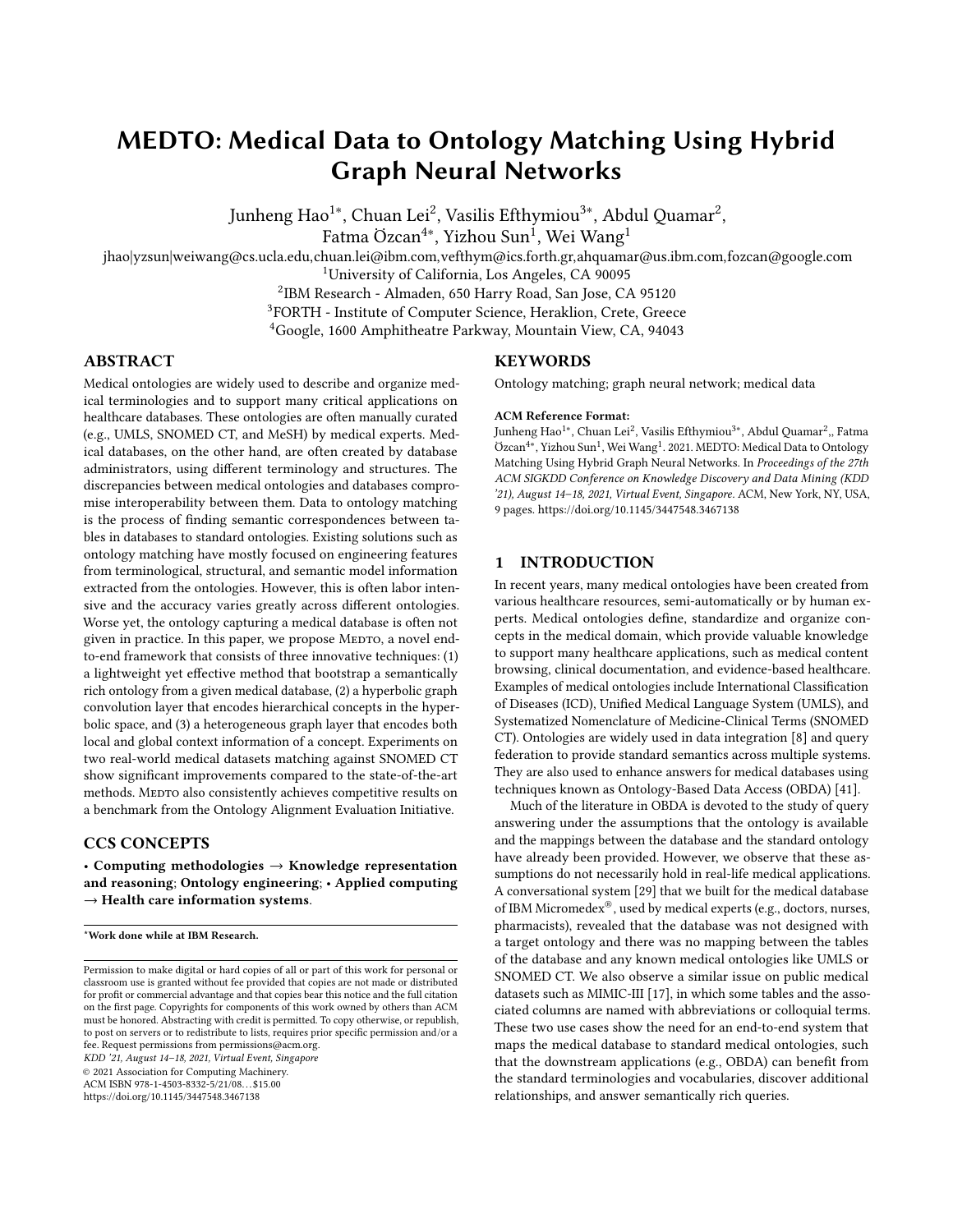we take an element wise mean of all global embeddings to fully capture the global context. Such combined embeddings help us to learn better representations from more neighborhood information.

Following the convention, we optimize for cross-entropy loss to push the model to score observable edges higher than the negative ones:

$$
\mathcal{L}^{\mathcal{E}} = \sum_{r \in \mathcal{R}} \sum_{i,j \in C} w_{ij}^{r} \log \frac{\exp \left( \mathbf{h}_{i}^{E} \right)^{T} A_{r} \mathbf{h}_{j}^{E}}{i' \in C \exp \left( \mathbf{h}_{i'}^{E} \right)^{T} A_{r} \mathbf{h}_{j}^{E}}, \quad (10)
$$

where  $w_{ij}^r = 1(i, j \in \mathcal{R}_r)$  and negative samples are generated by replacing  $\vec{i}$  with a random node  $\vec{i}'$ .

# 4.4 Matching Module

Based on the learned concept representations  $\mathsf{h}^H$  and  $\mathsf{h}^E$  from the hyperbolic graph convolution and the heterogeneous graph layers, we merge the two through concatenation to unify the representation of a concept **h**. Then, the matching module  $M(\cdot)$  takes pairs of concept embeddings from  $O_1$  and  $O_2$  and outputs the prediction score. We use the straightforward multi-layer perceptron (MLP) with one hidden layer, defined as follows:

$$
M \t h_i^U, h_i^U = \sigma \t W_2 \tcdot \gamma \t W_1 \t h_i^U ||h_i^U + h_1 + h_2 , \t (11)
$$

where  $W_1$ ,  $W_2$ ,  $b_1$ ,  $b_2$  are parameters,  $\sigma$  is the sigmoid function, and  $\gamma$  is the LeakyReLU activation function. One could also use a multi-head attention-based transformer encoder [\[36\]](#page-8-27) module to replace the MLP.

We minimize the contrastive matching loss to let the embeddings of known matched concepts (positive) have a small distance while the unmatched (negative) pairs have a relatively large distance:

<span id="page-5-3"></span>
$$
\mathcal{L}^M = \bigotimes_{(i,j)\in\mathcal{M}^+} M(h_i, h_j) + \bigotimes_{(i',j')\in\mathcal{M}^-} \omega \ \lambda - M \ h_{i'}, h_{j'} \quad , \qquad (12)
$$

where  $\mathcal{M}^+$  denotes the seed matches between  $O_1$  and  $O_2$ ,  $\mathcal{M}^$ denotes a set of negative samples,  $\lambda$  is the margin value,  $\omega$  is a balance hyper-parameter, and  $[\cdot]_+ = \max(0, \cdot)$ .

## 4.5 Training

Combining the hyperbolic graph convolution and heterogeneous graph models together with the matching module, MEDTO minimizes the final joint loss function:

<span id="page-5-4"></span>
$$
\mathcal{L} = \mathcal{L}^M + \alpha_1 \cdot \mathcal{L}_{O_1}^H + \mathcal{L}_{O_2}^H + \alpha_2 \cdot \mathcal{L}_{O_1}^{\mathcal{E}} + \mathcal{L}_{O_2}^{\mathcal{E}} , \quad (13)
$$

where  $\mathcal{L}^M$  is the matching loss,  $\mathcal{L}^H_{O_1}(\mathcal{L}^H_{O_2})$  and  $\mathcal{L}^E_{O_1}(\mathcal{L}^E_{O_2})$  represent the losses of the hyperbolic graph convolution and heterogeneous graph models, respectively, and both  $\alpha_1$  and  $\alpha_2$  are positive hyper-parameters to control the trade-off among three loss components. We optimize all models with Adam [\[18\]](#page-8-28) optimizer.

# 5 EXPERIMENTS

#### 5.1 Datasets

We use the following datasets from the medical domain to evaluate the performance of our MEDTO framework.

MIMIC-III is a large database consisting of anonymized healthrelated data of over forty thousand patients who stayed in critical

care units [\[17\]](#page-8-4). It contains 21 tables in 3 aspects including patient tracking, ICU data, and hospital data.

 $\bold{MDX}$  is a medical database of IBM Micromedex $^{\circledR\,2}$  that contains information in 59 tables about drugs, adverse effects, indications, findings, etc. It is manually curated from medical literature by editorial staff.

For standard medical ontologies, we choose the ones provided in the large BioMed track of OAEI<sup>[3](#page-5-1)</sup>. This track consists of finding alignments between three ontologies: the Foundational Model of Anatomy Ontology (FMA), SNOMED CT, and the National Cancer Institute Thesaurus (NCI).

FMA is an ontology for biomedical informatics that represents a coherent body of explicit declarative knowledge about human anatomy [\[30\]](#page-8-29). It consists of 78,984 concepts and 78,985 isA relations.

NCI provides reference terminologies for clinical care, translational and basis research, and public information and administrative activities [\[5\]](#page-8-30), which consists of 56,907 concepts and 85,332 relations of 80 different types. 59,794 of them are isA relations.

SNOMED CT is a systematically organized collection of medical terms providing codes, terms, synonyms and definitions used in clinical reporting [\[10\]](#page-8-31). It contains 76,730 concepts and 109,896 relations, of which 105,563 are isA.

Seed matches are provided by OAEI and we split them into train, validation and test set as the positive samples. The negative samples are uniformly sampled by modifying one of the concepts in the positive sample pairs.

#### 5.2 Compared Methods

To evaluate both phases of MEDTO, we compare our approach against a variety of methods in different categories. For MEDTO ontology bootstrapping phase, we choose the method introduced in ATHENA [\[15,](#page-8-32) [24\]](#page-8-13) as the baseline, which only utilizes the schema information from a given database. For MEDTO ontology matching phase, the baselines range from rule-based methods to recent embedding-based entity alignment models. Specifically, LogMap uses logic-based reasoning over the extracted features and casts the ontology matching as a satisfiability problem. AML performs ontology matching based on heuristic methods that rely on aggregation functions. We select MTransE [\[4\]](#page-8-33), GCN-Align [\[39\]](#page-8-11), and RDGCN [\[40\]](#page-8-12)<sup>[4](#page-5-2)</sup> from recent embedding-based entity alignment methods. For ablation study, we develop three variants of MEDTO, i.e., MEDTO (w/o HYP) that does not capture the hierarchical information in the hyperbolic space, MEDTO (w/o HET) that does not pay attention to both local and global position information, and the full model MEDTO.

#### 5.3 Implementation Details

The following hyper-parameters are used in the experiments. Each training took 1000 epochs with a learning rate of 0.01. The embedding dimension  $d$  is set to 128 for all the comparative methods (if applicable). The dimension of input embeddings is  $d_{\text{in}} = 768$ . By default, we stack 2 hyperbolic graph convolution and 2 heterogeneous graph layers in MEDTO. For the hyperbolic graph convolution

<span id="page-5-0"></span> $^2$ https://www.ibm.com/products/micromedex-with-watson

<span id="page-5-1"></span><sup>3</sup><http://www.cs.ox.ac.uk/isg/projects/SEALS/oaei/2020/>

<span id="page-5-2"></span><sup>4</sup>OpenEA library: https://github.com/nju-websoft/OpenEA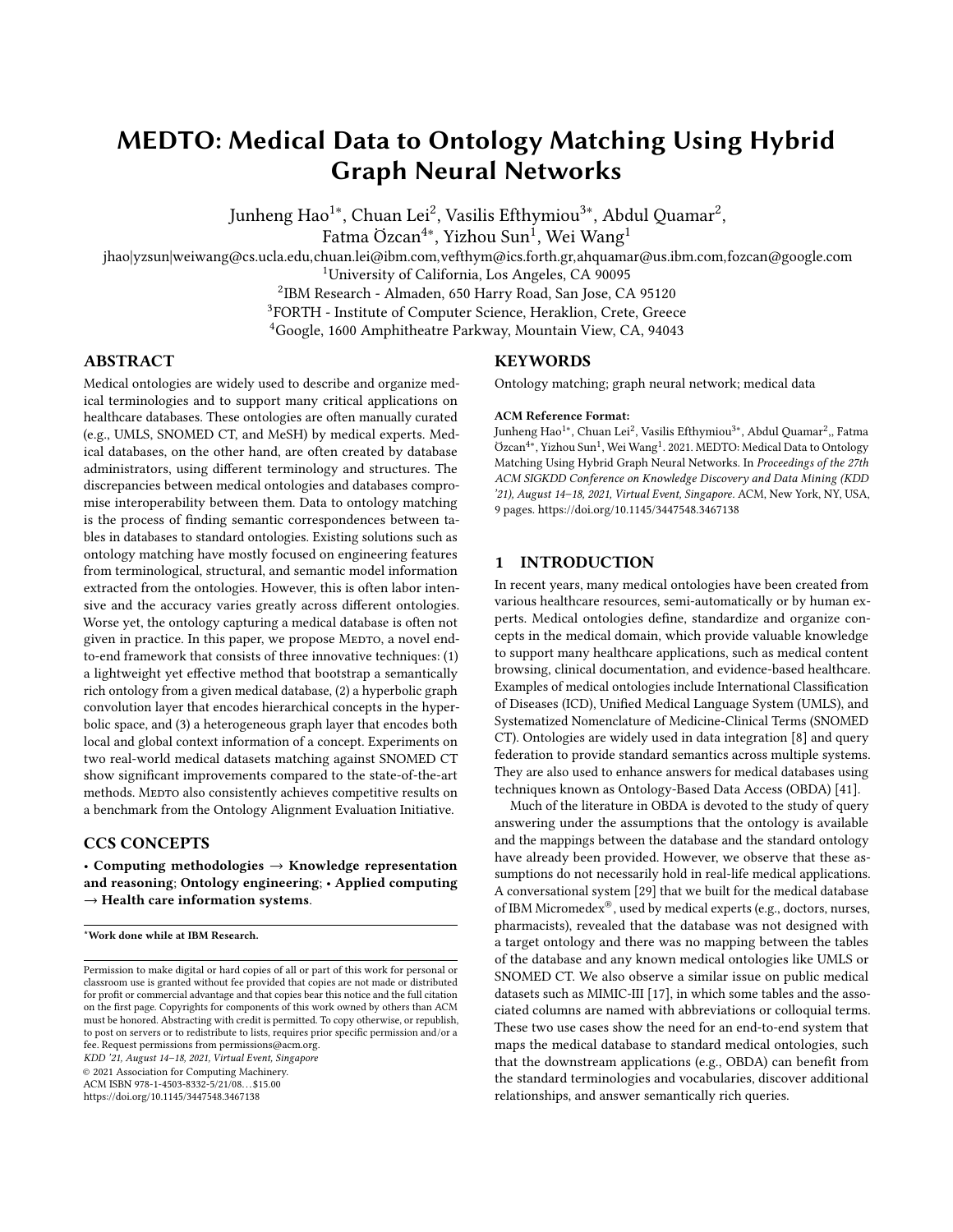decoder, we set  $r = 2.0$ ,  $t = 1.0$  (Eq. [8\)](#page-4-2) and apply trainable curvature. In the matching module, we set  $\lambda = 1.0$  and  $\omega = 0.1$  (Eq. [12\)](#page-5-3). We set both balance hyper-parameters  $\alpha_1$  and  $\alpha_2$  to 1.0 in Eq. [13.](#page-5-4) We sample 10 negative samples for each pre-aligned concept pair. All the learnable parameters are initialized by the Xavier initialization [\[13\]](#page-8-34). Following the convention of OAEI and entity alignment, we report the precision, recall and F1 score to assess ontology matching performance. In addition, we also report MRR (mean reciprocal rank), higher scores indicating better performance.

## 5.4 Experimental Results

Main results. We evaluate MEDTO on both MIMIC-III and MDX. For MIMIC-III, our domain experts identified 15 matching concepts in SNOMED, among 21 tables. For MDX, 19 out of 59 tables have their matches identified in SNOMED as well. Hence, we use these identified matches as our ground truth. Following convention, we report Hits@10 and Hits@30 results to assess ontology matching performance.

| Dataset | $MIMIC-III \Leftrightarrow$ SNOMED |            | $MDX \Leftrightarrow$ SNOMED |            |  |  |
|---------|------------------------------------|------------|------------------------------|------------|--|--|
| Metric  | Hits@10                            | Hits@30    | Hits@10                      | Hits@30    |  |  |
| AML     | 0.06(1/15)                         | 0.13(2/15) | 0.16(3/19)                   | 0.26(5/19) |  |  |
| LogMap  | 0.20(3/15)                         | 0.20(3/15) | 0.21(4/19)                   | 0.37(7/19) |  |  |

MTransE  $\begin{array}{|l} 0.00 \ (0/15) \ 0.00 \ (0/15) \end{array}$  0.05 (1/19) 0.05 (1/19) GCN-Align |  $0.20$  (3/15)  $0.33$  (5/15)  $\vert 0.32$  (6/19)  $0.42$  (1/19) RDGCN 0.27 (4/15) 0.40 (6/15) 0.32 (6/19) 0.58 (11/19) MEDTO |  $0.47 (7/15)$   $0.60 (9/15)$  |  $0.42 (8/19)$   $0.79 (15/19)$ 

Table 1: Matching MIMIC-III and MDX to SNOMED CT.

As shown in Table 1, MEDTO substantially outperforms all baseline methods. For MIMIC-III, the best performing baseline, RDGCN, can only find 4 matches when Hits@10, whereas MEDTO finds 7 out 15 matches. The primary reason is the concept and neighborhood augmentation we used to enhance the initially derived MIMIC-III ontology. With instance-level concepts and hierarchical relationships among them, MEDTO can leverage semantic information to learn much better representations of the MIMIC-III ontology, resulting in the performance gain. We observe similar results on the MDX dataset; our MEDTO finds 8 out of 19 matches compared to 3-6 matches found by other baselines, achieving superior performance. Tables 2 and 3 show a subset of successful and failed cases from both datasets.

Table 2: MIMIC-III-to-SNOMED result analysis (Hits@30).

| MIMIC-III Tables | AML | LogMap | <b>RDGCN</b> | <b>MEDTO</b> |
|------------------|-----|--------|--------------|--------------|
| patient          |     |        |              |              |
| prescriptions    |     |        |              |              |
| caregivers       |     |        | x            |              |
| services         |     |        |              |              |
| outputevents     |     |        |              |              |
| icustays         |     |        | x            |              |
| chartevents      |     |        |              |              |
| labevents        |     |        |              |              |

We observe two mistake patterns from MEDTO. The first type of mistakes is caused by ambiguous semantic information. For example, most instance-level concepts of "chartevent" are described by

different timestamps, which do not contribute to the bootstrapping of seed matches between MIMIC-III and SNOMED at all. In fact, MEDTO solely relies on the input embedding of "chartevent", which is not sufficient to locate the correct match in SNOMED.

Table 3: MDX-to-SNOMED result analysis (Hits@30).

| <b>MDX</b> Tables   | AML | LogMap | <b>RDGCN</b> | <b>MEDTO</b> |
|---------------------|-----|--------|--------------|--------------|
| AdverseEffect       |     |        |              |              |
| Dosage              |     |        |              |              |
| DrugFoodInteraction | X   |        |              |              |
| ContraIndication    |     |        |              |              |
| DoseAdjustment      |     |        |              |              |
| DrugRoute           |     |        |              |              |

The second type of mistakes still results from instance-level concepts augmented in MIMIC-III. Even though MEDTO is able to leverage these concepts to bootstrap the seed matches, these matches do not locate around the provided ground truth matches in SNOMED. For example, most instance-level concepts of "labevents" find their matches (e.g., "hemoglobin" and "cholesterol") under "substance" concept in SNOMED. Consequently, MEDTO learns an incorrect representation of "labevents" and mistakenly matches it to concepts similar to "substance" rather than "laboratory test". We observe similar trends from MDX case as well.

Ontology bootstrapping results. As mentioned earlier, we evaluate the effectiveness of MEDTO ontology bootstrapping methods against a baseline method introduced in ATHENA [\[15,](#page-8-32) [24\]](#page-8-13), which only utilizes the schema information of a database to create an ontology. MEDTO matches 7 out 15, and 8 out of 19 over MIMIC-III and MDX, respectively, when Hits@10, while ATHENA is only able to match 3 out of 15, and 4 out of 19. Even when Hits@30, ATHENA (4 out of 15 on MIMIC-III, and 5 out of 19 on MDX) is still beaten by MEDTO substantially. The results clearly show that MEDTO ontology bootstrapping method is able to produce a semantically richer ontology compared to the one generated by ATHENA. Having the enriched ontology, the ontology matching phase can subsequently identify more matching concepts from the standard ontology.

Ontology matching results. Table 4 summarizes the results of ontology matching on three pairs of ontologies from OAEI datasets. We observe that MEDTO outperforms the three representative baselines from entity alignment, with an average improvement of 4.7% on F1 score and 2.5% on MRR. This indicates that entity alignment methods, designated for general-purpose knowledge bases (e.g., Wikidata and DBpedia), are insufficient for matching domainspecific medical ontologies with hierarchical structures. MEDTO explicitly distinguishes and models the hierarchical information, from other local and global structural features, leading to better results on medical ontology matching.

Compared to the extensively developed rule-based approaches (AML/LogMap), MEDTO achieves competitive results across all three datasets. In particular, MEDTO outperforms both AML and LogMap on NCI-SNOMED matching. It is the most challenging one among the three matching tasks, since both NCI and SNOMED are more complex than FMA. We also find that AML and LogMap heavily rely on lexical features from a suite of sophisticated matchers. Deriving such features for a given ontology can be time-consuming. However, these features in one ontology often do not transfer in others. As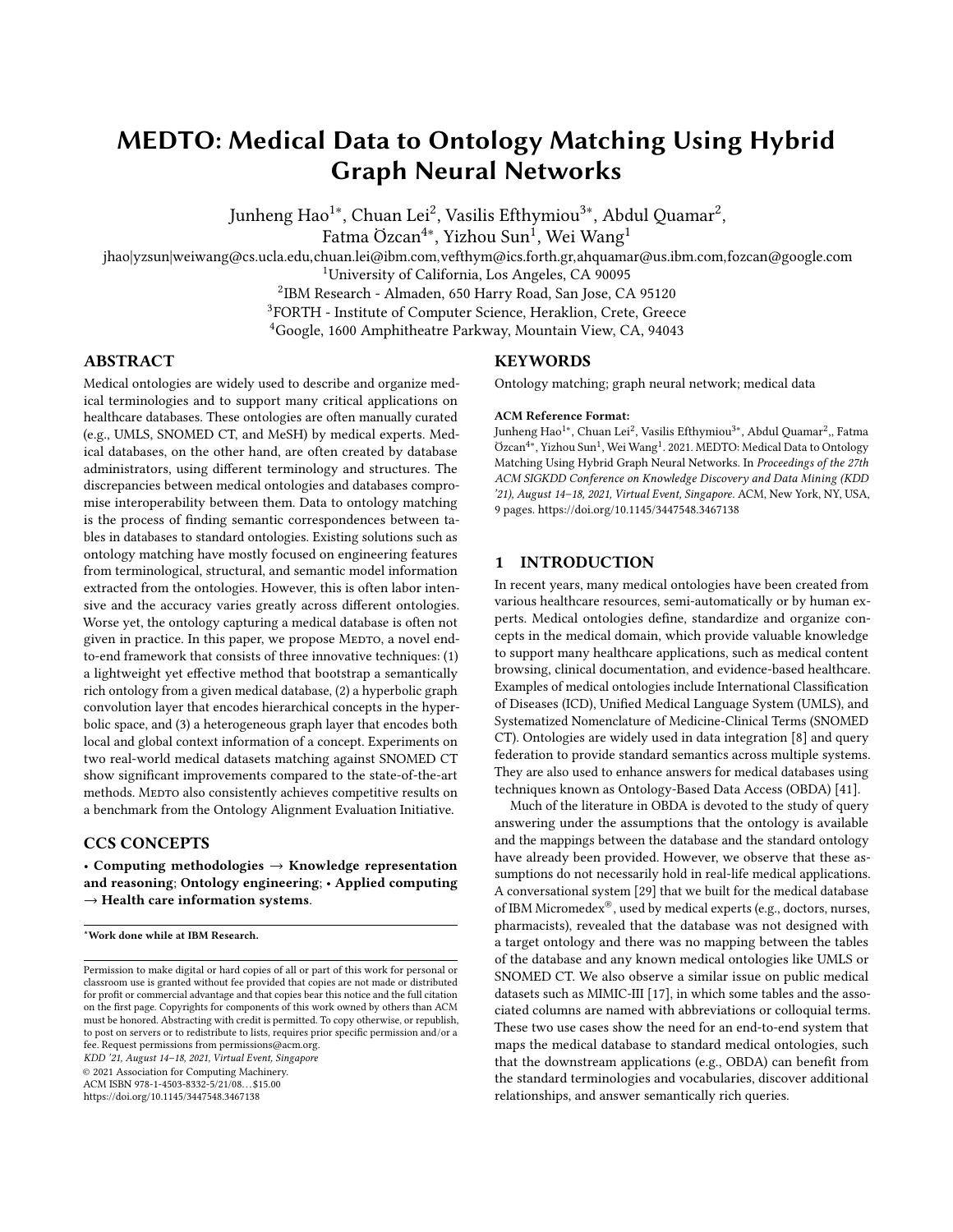| Datasets        |       | <b>FMA-NCI</b> |                |                          | <b>FMA-SNOMED</b> |       |       |            | NCI-SNOMED |       |                |            |
|-----------------|-------|----------------|----------------|--------------------------|-------------------|-------|-------|------------|------------|-------|----------------|------------|
| Metrics         | P     | R              | F <sub>1</sub> | <b>MRR</b>               | P                 | R     | F1    | <b>MRR</b> | P          | R     | F <sub>1</sub> | <b>MRR</b> |
| AML             | 0.942 | 0.899          | 0.920          | $\overline{\phantom{0}}$ | 0.902             | 0.729 | 0.806 | -          | 0.890      | 0.744 | 0.810          |            |
| LogMap          | 0.916 | 0.895          | 0.905          | $\qquad \qquad -$        | 0.791             | 0.850 | 0.819 | -          | 0.897      | 0.732 | 0.805          |            |
| <b>MTransE</b>  | 0.627 | 0.640          | 0.633          | 0.416                    | 0.505             | 0.475 | 0.490 | 0.372      | 0.254      | 0.378 | 0.304          | 0.349      |
| GCN-Align       | 0.813 | 0.783          | 0.798          | 0.561                    | 0.763             | 0.729 | 0.746 | 0.526      | 0.745      | 0.775 | 0.760          | 0.467      |
| <b>RDGCN</b>    | 0.855 | 0.843          | 0.849          | 0.761                    | 0.824             | 0.752 | 0.786 | 0.683      | 0.852      | 0.782 | 0.816          | 0.679      |
| <b>MEDTO</b>    | 0.944 | 0.874          | 0.908          | 0.783                    | 0.871             | 0.762 | 0.813 | 0.690      | 0.901      | 0.802 | 0.849          | 0.704      |
| MEDTO (w/o HYP) | 0.867 | 0.775          | 0.818          | 0.724                    | 0.787             | 0.653 | 0.714 | 0.540      | 0.835      | 0.759 | 0.795          | 0.595      |
| MEDTO (W/O HET) | 0.927 | 0.851          | 0.887          | 0.763                    | 0.863             | 0.747 | 0.801 | 0.676      | 0.881      | 0.807 | 0.842          | 0.688      |

Table 4: Results of ontology matching on OAEI datasets.

shown in Tables 2 and 3, the accuracy of such approaches varies dramatically depending on the quality of the given ontologies.

Effectiveness of MEDTO heterogeneous graph layer and hyperbolic graph convolution layer. We compare the performance between the proposed MEDTO and its two variations, named MEDTO (w/o HYP) and MEDTO (w/o HET), which only use the heterogeneous graph layers and hyperbolic graph convolution layers, respectively. Results are also shown in Table 2. We observe that full model MEDTO consistently performs the best across three datasets, with an average increase of 2.3% in F-1 score. This is attributed to MEDTO's unified representation, capturing the critical semantic and structural features from multiple facets. It is also interesting to see that MEDTO (w/o HET) outperforms MEDTO (w/o HYP), which indicates that hierarchical information in medical ontologies contains more representative and critical features of ontology matching. Our hyperbolic graph convolution module effectively encodes such information for the matching module.

<span id="page-7-1"></span>

Figure 6: Sensitivity analysis.

Hyper-parameter sensitivity analysis. We first analyze the results of MEDTO with 1 to 4 hyperbolic graph convolution and heterogeneous graph layers on OAEI datasets. In Figure [6a,](#page-7-1) we observe the optimal number of layers is 2 (for FMA-NCI and SNOMED-NCI) or 3 (for FMA-SNOMED). When MEDTO uses more layers, its performance declines. The reason is that MEDTO indirectly captures more global contextual (i.e., top-level concepts) information by message propagation, and such global information would lead to more non-isomorphic neighborhoods.

Furthermore, we also aim to match ontologies with different numbers of seed matches. We use different proportions  $r$  of seed matches in OAEI datasets. As shown in Figure [6b,](#page-7-1) the MEDTO performs substantially better when  $r$  increases from 0.2 to 0.4, but

the performance gain slows down as  $r$  increases from 0.6 to 0.8. This shows that MEDTO does not heavily rely on a large number of high-quality seed matches and provides decent matching results when the seed matches are limited.

# <span id="page-7-0"></span>6 RELATED WORK

Graph representation learning. Recently graph representation learning [\[14,](#page-8-8) [31\]](#page-8-17) has been intensively studied and shown effective for various tasks including node classification, link prediction and graph matching. Recently, graph attention networks [\[12,](#page-8-35) [37,](#page-8-36) [38\]](#page-8-18) have been introduced and allow each node to attend over its various neighbors and uses attention to assign different weights to different nodes in a neighborhood. We refer interested readers to [\[9\]](#page-8-37) for more details. Recently, there has been research in extending GNNs to learn non-Euclidean embeddings and thus benefit from both the expressiveness of GNNs and hyperbolic geometry. Poincaré embeddings [\[26\]](#page-8-26) learn embeddings of hierarchical graphs such as lexical databases (e.g., WordNet) in the Poincare space. HGCN [\[2\]](#page-8-19) and HGNN [\[25\]](#page-8-38) apply graph convolutions in hyperbolic space by leveraging the Euclidean tangent space, which provides a first-order approximation of the hyperbolic manifold at a point. These methods lead to improvements on graphs with hierarchical structures.

Ontology matching. Traditional feature-based approaches have been investigated for ontology matching, including terminologicalbased features, structural-based features and employing external semantic thesauruses for discovering semantically similar entities. LogMap [\[16\]](#page-8-6) relies on lexical and structural indexes to enhance its scalability. AML [\[11\]](#page-8-5) also employs various sophisticated features and domain-specific thesauri to perform ontology matching. Feature-based methods mainly employ crafting features to achieve specific tasks. Unfortunately, these hand-crafted features will be limited for a given task and face the bottleneck of improvement.

Representation learning has limited impact on ontology matching. DeepAlignment [\[20\]](#page-8-7) is an unsupervised ontology matching system, which refines pre-trained word embeddings with the descriptions of entities, including synonyms and antonyms extracted from general lexical resources and information captured implicitly in ontologies. Similar to DeepAlignment, a framework is introduced for medical ontology alignment [\[21\]](#page-8-39), based on terminological embeddings. The retrofitted word vectors are learned from the domain knowledge encoded in ontologies and semantic lexicons.

Entity alignment. Similar to ontology matching, entity alignment seeks to find entities in different knowledge graphs (KGs) that